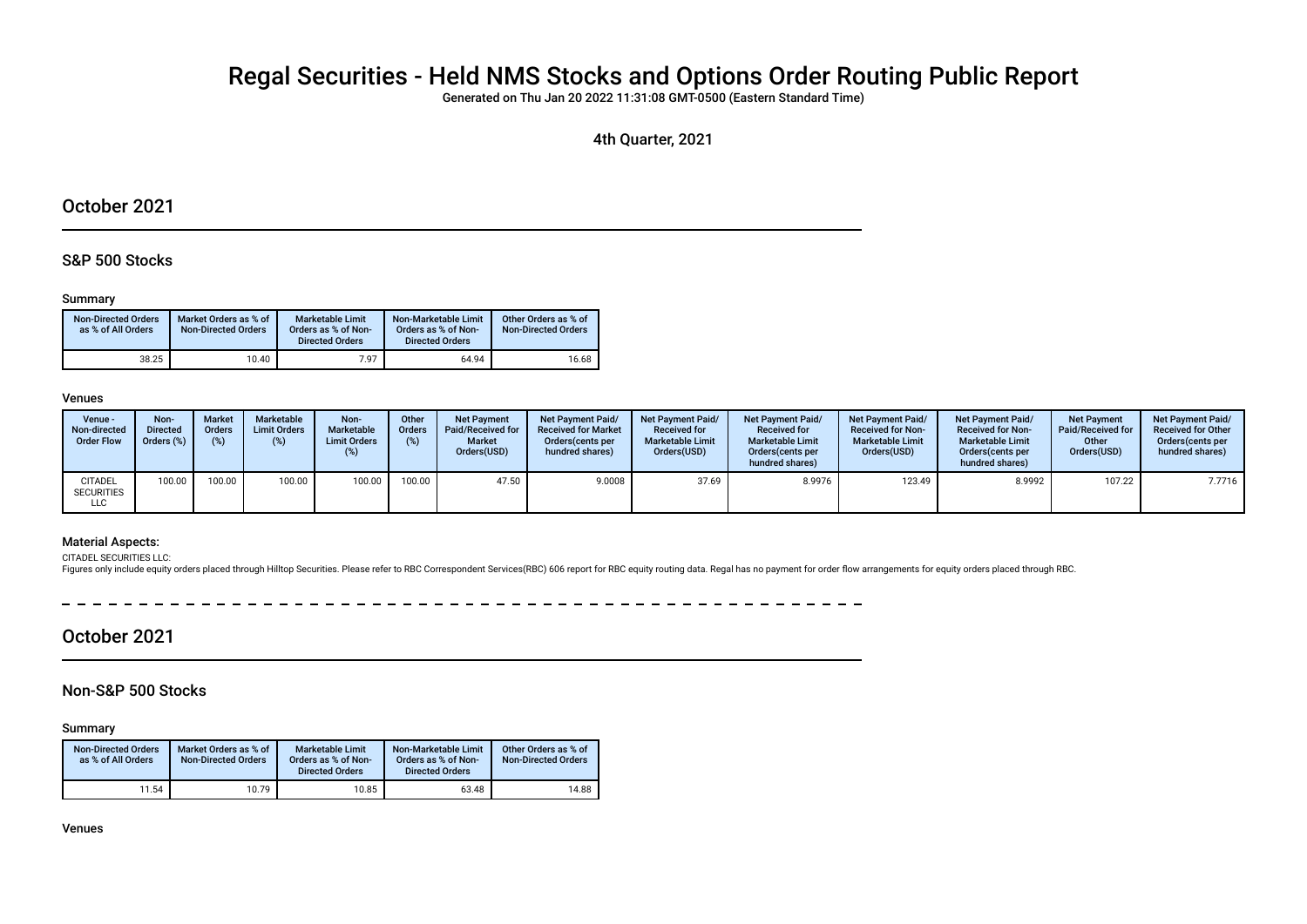| Venue -<br>Non-directed<br><b>Order Flow</b> | Non-<br><b>Directed</b><br>Orders (%) | <b>Market</b><br><b>Orders</b> | Marketable<br><b>Limit Orders</b> | Non-<br>Marketable<br><b>Limit Orders</b><br>$(\%)$ | Other<br><b>Orders</b><br>(%) | <b>Net Payment</b><br>Paid/Received for<br><b>Market</b><br>Orders(USD) | <b>Net Payment Paid/</b><br><b>Received for Market</b><br>Orders (cents per<br>hundred shares) | Net Payment Paid/<br><b>Received for</b><br><b>Marketable Limit</b><br>Orders(USD) | <b>Net Payment Paid/</b><br><b>Received for</b><br><b>Marketable Limit</b><br>Orders (cents per<br>hundred shares) | <b>Net Payment Paid/</b><br><b>Received for Non-</b><br><b>Marketable Limit</b><br>Orders(USD) | <b>Net Payment Paid/</b><br><b>Received for Non-</b><br><b>Marketable Limit</b><br>Orders(cents per<br>hundred shares) | <b>Net Payment</b><br><b>Paid/Received for</b><br>Other<br>Orders(USD) | <b>Net Payment Paid/</b><br><b>Received for Other</b><br>Orders(cents per<br>hundred shares) |
|----------------------------------------------|---------------------------------------|--------------------------------|-----------------------------------|-----------------------------------------------------|-------------------------------|-------------------------------------------------------------------------|------------------------------------------------------------------------------------------------|------------------------------------------------------------------------------------|--------------------------------------------------------------------------------------------------------------------|------------------------------------------------------------------------------------------------|------------------------------------------------------------------------------------------------------------------------|------------------------------------------------------------------------|----------------------------------------------------------------------------------------------|
| <b>CITADEL</b><br><b>SECURITIES</b><br>LLC   | 100.00                                | 100.00                         | 100.00                            | 100.00                                              | 100.00                        | 404.34                                                                  | 8.5714                                                                                         | 1,785.01                                                                           | 8.8464                                                                                                             | 519.13                                                                                         | 8.3171                                                                                                                 | 395.84                                                                 | 7.6119                                                                                       |

### Material Aspects:

CITADEL SECURITIES LLC:

Figures only include equity orders placed through Hilltop Securities. Please refer to RBC Correspondent Services(RBC) 606 report for RBC equity routing data. Regal has no payment for order flow arrangements for equity orde

 $\frac{1}{2}$  $\overline{\phantom{0}}$  $\overline{\phantom{0}}$ 

## October 2021

## **Options**

#### Summary

| <b>Non-Directed Orders</b><br>as % of All Orders | Market Orders as % of<br><b>Non-Directed Orders</b> | <b>Marketable Limit</b><br>Orders as % of Non-<br><b>Directed Orders</b> | Non-Marketable Limit<br>Orders as % of Non-<br><b>Directed Orders</b> | Other Orders as % of<br><b>Non-Directed Orders</b> |
|--------------------------------------------------|-----------------------------------------------------|--------------------------------------------------------------------------|-----------------------------------------------------------------------|----------------------------------------------------|
| 100.00                                           | 3.61                                                | 14.00                                                                    | 78.14                                                                 | 4.25                                               |

#### Venues

| Venue -<br>Non-directed<br><b>Order Flow</b>      | Non-<br><b>Directed</b><br>Orders (%) | <b>Market</b><br><b>Orders</b><br>(%) | Marketable<br><b>Limit Orders</b><br>(%) | Non-<br>Marketable<br><b>Limit Orders</b><br>(%) | Other<br>Orders<br>(%) | <b>Net Payment</b><br>Paid/Received for<br><b>Market</b><br>Orders(USD) | <b>Net Payment Paid/</b><br><b>Received for Market</b><br>Orders (cents per<br>hundred shares) | <b>Net Payment Paid/</b><br><b>Received for</b><br><b>Marketable Limit</b><br>Orders(USD) | Net Payment Paid/<br><b>Received for</b><br><b>Marketable Limit</b><br>Orders (cents per<br>hundred shares) | Net Payment Paid/<br><b>Received for Non-</b><br><b>Marketable Limit</b><br>Orders(USD) | <b>Net Payment Paid/</b><br><b>Received for Non-</b><br><b>Marketable Limit</b><br>Orders (cents per<br>hundred shares) | <b>Net Payment</b><br>Paid/Received for<br>Other<br>Orders(USD) | Net Payment Paid/<br><b>Received for Other</b><br>Orders (cents per<br>hundred shares) |
|---------------------------------------------------|---------------------------------------|---------------------------------------|------------------------------------------|--------------------------------------------------|------------------------|-------------------------------------------------------------------------|------------------------------------------------------------------------------------------------|-------------------------------------------------------------------------------------------|-------------------------------------------------------------------------------------------------------------|-----------------------------------------------------------------------------------------|-------------------------------------------------------------------------------------------------------------------------|-----------------------------------------------------------------|----------------------------------------------------------------------------------------|
| <b>CITADEL</b><br><b>SECURITIES</b><br><b>LLC</b> | 69.61                                 | 75.46                                 | 51.60                                    | 70.91                                            | 100.00                 | 1.454.09                                                                | 31.5832                                                                                        | 15.747.49                                                                                 | 31.3726                                                                                                     | 16,834.51                                                                               | 38.2359                                                                                                                 | 21.913.03                                                       | 40.0692                                                                                |
| Global<br>Execution<br><b>Brokers LP</b>          | 30.39                                 | 24.54                                 | 48.40                                    | 29.09                                            | 0.00                   | 519.30                                                                  | 44.6902                                                                                        | 10.452.46                                                                                 | 54.9435                                                                                                     | 13,221.38                                                                               | 44.8608                                                                                                                 | 6,635.74                                                        | 51.1780                                                                                |

#### Material Aspects:

CITADEL SECURITIES LLC:<br>Figures include option orders placed through Hilltop Securities and RBC Correspondent Services . Regal paid Citadel \$6889.82 for Q4 index option orders and was passed along to customers.

Global Execution Brokers LP: Figures only include orders placed through Hilltop Securities.

## November 2021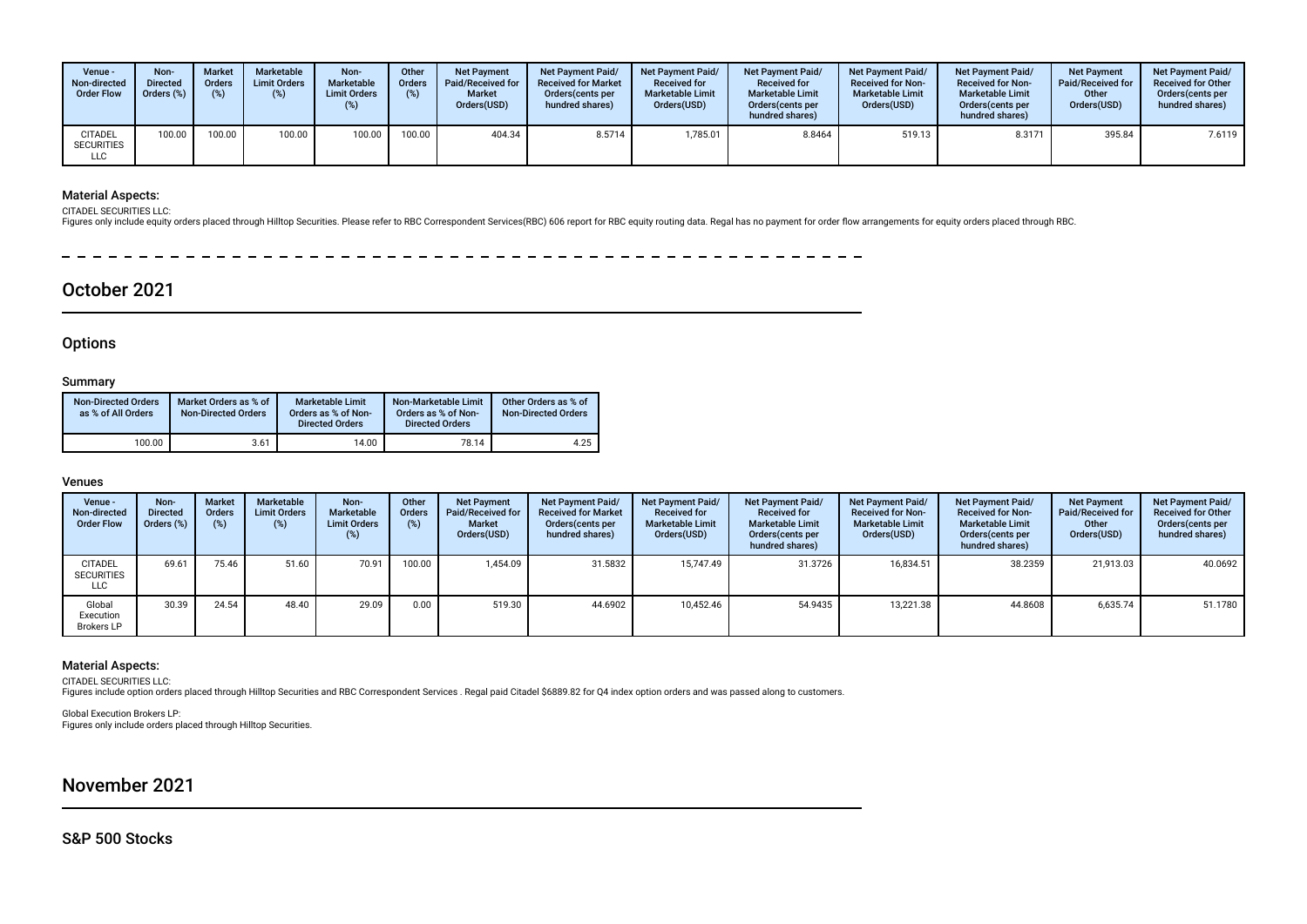#### Summary

| <b>Non-Directed Orders</b><br>as % of All Orders | Market Orders as % of<br><b>Non-Directed Orders</b> | <b>Marketable Limit</b><br>Orders as % of Non-<br><b>Directed Orders</b> | Non-Marketable Limit<br>Orders as % of Non-<br><b>Directed Orders</b> | Other Orders as % of<br><b>Non-Directed Orders</b> |
|--------------------------------------------------|-----------------------------------------------------|--------------------------------------------------------------------------|-----------------------------------------------------------------------|----------------------------------------------------|
| 39.55                                            | 13.10                                               | 9.88                                                                     | 65.16                                                                 | 11.99                                              |

#### Venues

| Venue -<br>Non-directed<br><b>Order Flow</b> | Non-<br><b>Directed</b><br>Orders (%) | <b>Market</b><br><b>Orders</b> | Marketable<br><b>Limit Orders</b> | Non-<br>Marketable<br><b>Limit Orders</b><br>$(\%)$ | Other<br><b>Orders</b><br>(%) | <b>Net Payment</b><br>Paid/Received for<br><b>Market</b><br>Orders(USD) | <b>Net Payment Paid/</b><br><b>Received for Market</b><br>Orders (cents per<br>hundred shares) | Net Payment Paid/<br><b>Received for</b><br><b>Marketable Limit</b><br>Orders(USD) | <b>Net Payment Paid/</b><br><b>Received for</b><br><b>Marketable Limit</b><br>Orders(cents per<br>hundred shares) | <b>Net Payment Paid/</b><br><b>Received for Non-</b><br><b>Marketable Limit</b><br>Orders(USD) | <b>Net Payment Paid/</b><br><b>Received for Non-</b><br><b>Marketable Limit</b><br>Orders(cents per<br>hundred shares) | <b>Net Payment</b><br>Paid/Received for<br>Other<br>Orders(USD) | <b>Net Payment Paid/</b><br><b>Received for Other</b><br>Orders(cents per<br>hundred shares) |
|----------------------------------------------|---------------------------------------|--------------------------------|-----------------------------------|-----------------------------------------------------|-------------------------------|-------------------------------------------------------------------------|------------------------------------------------------------------------------------------------|------------------------------------------------------------------------------------|-------------------------------------------------------------------------------------------------------------------|------------------------------------------------------------------------------------------------|------------------------------------------------------------------------------------------------------------------------|-----------------------------------------------------------------|----------------------------------------------------------------------------------------------|
| <b>CITADEL</b><br><b>SECURITIES</b><br>LLC   | 100.00                                | 100.00                         | 98.70                             | 100.00                                              | 100.00                        | 76.18                                                                   | 9.0004                                                                                         | 54.86                                                                              | 9.0007                                                                                                            | 135.17                                                                                         | 9.0006                                                                                                                 | 30.98                                                           | 7.1330                                                                                       |

#### Material Aspects:

CITADEL SECURITIES LLC:

Figures only include equity orders placed through Hilltop Securities. Please refer to RBC Correspondent Services(RBC) 606 report for RBC equity routing data. Regal has no payment for order flow arrangements for equity orde

## November 2021

### Non-S&P 500 Stocks

#### Summary

| <b>Non-Directed Orders</b><br>as % of All Orders | Market Orders as % of<br><b>Non-Directed Orders</b> | <b>Marketable Limit</b><br>Orders as % of Non-<br><b>Directed Orders</b> | Non-Marketable Limit<br>Orders as % of Non-<br><b>Directed Orders</b> | Other Orders as % of<br><b>Non-Directed Orders</b> |
|--------------------------------------------------|-----------------------------------------------------|--------------------------------------------------------------------------|-----------------------------------------------------------------------|----------------------------------------------------|
| 13.33                                            | 11.19                                               | 12.69                                                                    | 64.49                                                                 | 11.62                                              |

#### Venues

| Venue -<br>Non-directed<br><b>Order Flow</b> | Non-<br><b>Directed</b><br>Orders (%) | <b>Market</b><br><b>Orders</b><br>(9) | Marketable<br><b>Limit Orders</b> | Non-<br>Marketable<br><b>Limit Orders</b><br>$(\%)$ | Other<br><b>Orders</b><br>(%) | <b>Net Payment</b><br>Paid/Received for<br><b>Market</b><br>Orders(USD) | <b>Net Payment Paid/</b><br><b>Received for Market</b><br>Orders (cents per<br>hundred shares) | Net Payment Paid/<br><b>Received for</b><br><b>Marketable Limit</b><br>Orders(USD) | <b>Net Payment Paid/</b><br><b>Received for</b><br><b>Marketable Limit</b><br>Orders (cents per<br>hundred shares) | <b>Net Payment Paid/</b><br><b>Received for Non-</b><br><b>Marketable Limit</b><br>Orders(USD) | <b>Net Payment Paid/</b><br><b>Received for Non-</b><br><b>Marketable Limit</b><br>Orders (cents per<br>hundred shares) | <b>Net Payment</b><br>Paid/Received for<br>Other<br>Orders(USD) | <b>Net Payment Paid/</b><br><b>Received for Other</b><br>Orders (cents per<br>hundred shares) |
|----------------------------------------------|---------------------------------------|---------------------------------------|-----------------------------------|-----------------------------------------------------|-------------------------------|-------------------------------------------------------------------------|------------------------------------------------------------------------------------------------|------------------------------------------------------------------------------------|--------------------------------------------------------------------------------------------------------------------|------------------------------------------------------------------------------------------------|-------------------------------------------------------------------------------------------------------------------------|-----------------------------------------------------------------|-----------------------------------------------------------------------------------------------|
| <b>CITADEL</b><br><b>SECURITIES</b><br>LLC   | 100.00                                | 100.00                                | 100.00                            | 100.00                                              | 100.00                        | 460.53                                                                  | 8.5592                                                                                         | 399.35                                                                             | 7.6571                                                                                                             | 590.13                                                                                         | 8.6131                                                                                                                  | 187.64                                                          | 6.6023                                                                                        |

#### Material Aspects:

CITADEL SECURITIES LLC:

Figures only include equity orders placed through Hilltop Securities. Please refer to RBC Correspondent Services(RBC) 606 report for RBC equity routing data. Regal has no payment for order flow arrangements for equity orde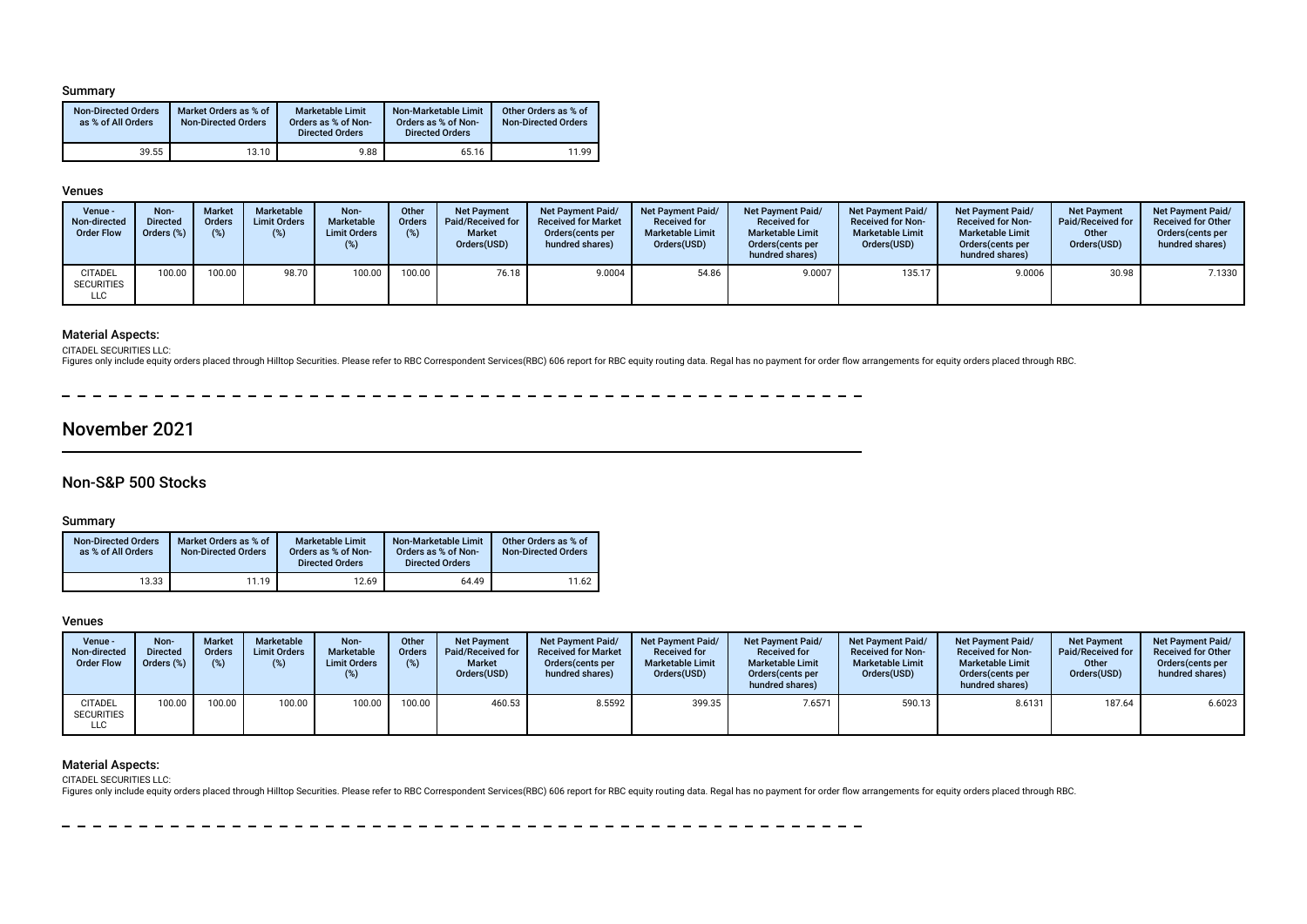## November 2021

## **Options**

#### Summary

| <b>Non-Directed Orders</b><br>as % of All Orders | Market Orders as % of<br><b>Non-Directed Orders</b> | <b>Marketable Limit</b><br>Orders as % of Non-<br><b>Directed Orders</b> | Non-Marketable Limit<br>Orders as % of Non-<br><b>Directed Orders</b> | Other Orders as % of<br><b>Non-Directed Orders</b> |
|--------------------------------------------------|-----------------------------------------------------|--------------------------------------------------------------------------|-----------------------------------------------------------------------|----------------------------------------------------|
| 100.00                                           | 3.20                                                | 12.99                                                                    | 79.78                                                                 | 4.03                                               |

#### Venues

| Venue -<br>Non-directed<br><b>Order Flow</b> | Non-<br><b>Directed</b><br>Orders (%) | <b>Market</b><br>Orders<br>$(\%)$ | Marketable<br><b>Limit Orders</b><br>(%) | Non-<br>Marketable<br><b>Limit Orders</b><br>(%) | Other<br>Orders<br>(%) | <b>Net Payment</b><br><b>Paid/Received for</b><br><b>Market</b><br>Orders(USD) | Net Payment Paid/<br><b>Received for Market</b><br>Orders(cents per<br>hundred shares) | Net Payment Paid/<br><b>Received for</b><br><b>Marketable Limit</b><br>Orders(USD) | Net Payment Paid/<br><b>Received for</b><br><b>Marketable Limit</b><br>Orders (cents per<br>hundred shares) | Net Payment Paid/<br><b>Received for Non-</b><br><b>Marketable Limit</b><br>Orders(USD) | Net Payment Paid/<br><b>Received for Non-</b><br><b>Marketable Limit</b><br>Orders (cents per<br>hundred shares) | <b>Net Payment</b><br><b>Paid/Received for</b><br>Other<br>Orders(USD) | Net Payment Paid/<br><b>Received for Other</b><br>Orders(cents per<br>hundred shares) |
|----------------------------------------------|---------------------------------------|-----------------------------------|------------------------------------------|--------------------------------------------------|------------------------|--------------------------------------------------------------------------------|----------------------------------------------------------------------------------------|------------------------------------------------------------------------------------|-------------------------------------------------------------------------------------------------------------|-----------------------------------------------------------------------------------------|------------------------------------------------------------------------------------------------------------------|------------------------------------------------------------------------|---------------------------------------------------------------------------------------|
| <b>CITADEL</b><br><b>SECURITIES</b><br>LLC   | 71.12                                 | 73.01                             | 50.94                                    | 72.88                                            | 100.00                 | 2.208.42                                                                       | 28.8005                                                                                | 14.715.63                                                                          | 36.5052                                                                                                     | 22.383.02                                                                               | 41.1513                                                                                                          | 21.980.26                                                              | 39.3770                                                                               |
| Global<br>Execution<br><b>Brokers LP</b>     | 28.88                                 | 26.99                             | 49.06                                    | 27.12                                            | 0.00                   | 664.40                                                                         | 56.9323                                                                                | 10,902.80                                                                          | 56.4883                                                                                                     | 18.204.98                                                                               | 43.0266                                                                                                          | 8,165.83                                                               | 50.9727                                                                               |

## Material Aspects:

CITADEL SECURITIES LLC:

Figures include option orders placed through Hilltop Securities and RBC Correspondent Services . Regal paid Citadel \$6889.82 for Q4 index option orders and was passed along to customers.

Global Execution Brokers LP: Figures only include orders placed through Hilltop Securities.

## December 2021

## S&P 500 Stocks

### Summary

| <b>Non-Directed Orders</b><br>as % of All Orders | Market Orders as % of<br><b>Non-Directed Orders</b> | <b>Marketable Limit</b><br>Orders as % of Non-<br><b>Directed Orders</b> | Non-Marketable Limit<br>Orders as % of Non-<br><b>Directed Orders</b> | Other Orders as % of<br><b>Non-Directed Orders</b> |
|--------------------------------------------------|-----------------------------------------------------|--------------------------------------------------------------------------|-----------------------------------------------------------------------|----------------------------------------------------|
| 36.50                                            | 13.13                                               | 8.94                                                                     | 65.12                                                                 | 12.80                                              |

#### Venues

| Venue -<br>Non-directed<br><b>Order Flow</b> | Non-<br><b>Directed</b><br>Orders (%) | <b>Market</b><br><b>Orders</b> | Marketable<br><b>Limit Orders</b> | Non-<br>Marketable<br><b>Limit Orders</b> | Other<br>Orders<br>(% ) | <b>Net Payment</b><br><b>Paid/Received for</b><br><b>Market</b><br>Orders(USD) | <b>Net Payment Paid/</b><br><b>Received for Market</b><br>Orders (cents per<br>hundred shares) | <b>Net Payment Paid/</b><br><b>Received for</b><br><b>Marketable Limit</b><br>Orders(USD) | Net Payment Paid/<br><b>Received for</b><br><b>Marketable Limit</b><br>Orders (cents per<br>hundred shares) | <b>Net Payment Paid/</b><br><b>Received for Non-</b><br><b>Marketable Limit</b><br>Orders(USD) | <b>Net Payment Paid/</b><br><b>Received for Non-</b><br><b>Marketable Limit</b><br>Orders (cents per<br>hundred shares) | <b>Net Payment</b><br>Paid/Received for<br>Other<br>Orders(USD) | <b>Net Payment Paid/</b><br><b>Received for Other</b><br>Orders(cents per<br>hundred shares) |
|----------------------------------------------|---------------------------------------|--------------------------------|-----------------------------------|-------------------------------------------|-------------------------|--------------------------------------------------------------------------------|------------------------------------------------------------------------------------------------|-------------------------------------------------------------------------------------------|-------------------------------------------------------------------------------------------------------------|------------------------------------------------------------------------------------------------|-------------------------------------------------------------------------------------------------------------------------|-----------------------------------------------------------------|----------------------------------------------------------------------------------------------|
|----------------------------------------------|---------------------------------------|--------------------------------|-----------------------------------|-------------------------------------------|-------------------------|--------------------------------------------------------------------------------|------------------------------------------------------------------------------------------------|-------------------------------------------------------------------------------------------|-------------------------------------------------------------------------------------------------------------|------------------------------------------------------------------------------------------------|-------------------------------------------------------------------------------------------------------------------------|-----------------------------------------------------------------|----------------------------------------------------------------------------------------------|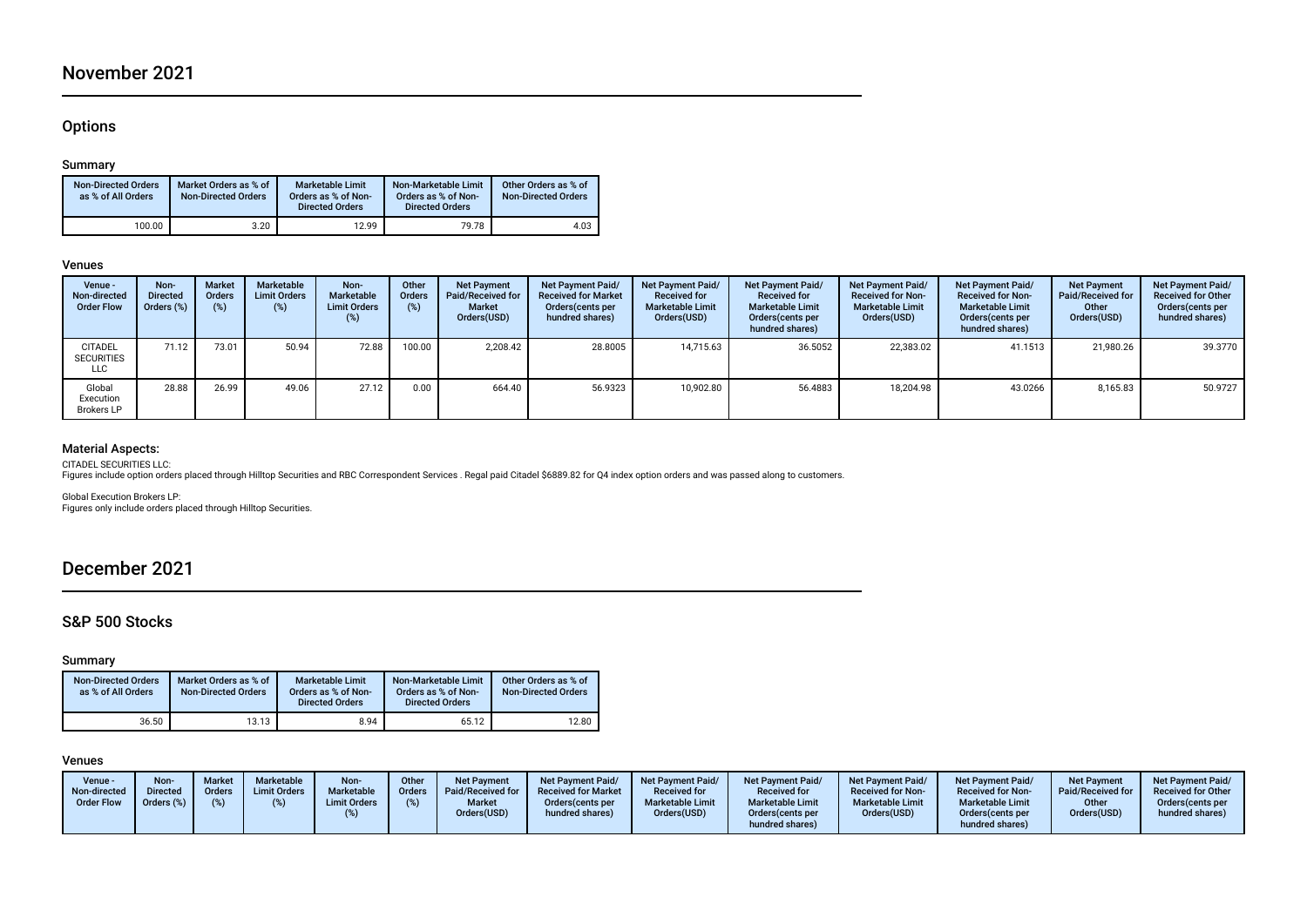| Venue -<br>Non-directed<br><b>Order Flow</b> | Non-<br><b>Directed</b><br>Orders (%) | <b>Market</b><br><b>Orders</b> | Marketable<br><b>Limit Orders</b> | Non-<br>Marketable<br><b>Limit Orders</b><br>$(\%)$ | Other<br><b>Orders</b><br>(%) | <b>Net Payment</b><br>Paid/Received for<br><b>Market</b><br>Orders(USD) | <b>Net Payment Paid/</b><br><b>Received for Market</b><br>Orders (cents per<br>hundred shares) | Net Payment Paid/<br><b>Received for</b><br><b>Marketable Limit</b><br>Orders(USD) | <b>Net Payment Paid/</b><br><b>Received for</b><br><b>Marketable Limit</b><br>Orders (cents per<br>hundred shares) | <b>Net Payment Paid/</b><br><b>Received for Non-</b><br><b>Marketable Limit</b><br>Orders(USD) | <b>Net Payment Paid/</b><br><b>Received for Non-</b><br><b>Marketable Limit</b><br>Orders(cents per<br>hundred shares) | <b>Net Payment</b><br><b>Paid/Received for</b><br>Other<br>Orders(USD) | <b>Net Payment Paid/</b><br><b>Received for Other</b><br>Orders(cents per<br>hundred shares) |
|----------------------------------------------|---------------------------------------|--------------------------------|-----------------------------------|-----------------------------------------------------|-------------------------------|-------------------------------------------------------------------------|------------------------------------------------------------------------------------------------|------------------------------------------------------------------------------------|--------------------------------------------------------------------------------------------------------------------|------------------------------------------------------------------------------------------------|------------------------------------------------------------------------------------------------------------------------|------------------------------------------------------------------------|----------------------------------------------------------------------------------------------|
| <b>CITADEL</b><br><b>SECURITIES</b><br>LLC   | 100.00                                | 100.00                         | 100.00                            | 100.00                                              | 100.00                        | 60.38                                                                   | 9.0004                                                                                         | 34.25                                                                              | 9.0020                                                                                                             | 143.88                                                                                         | 9.0002                                                                                                                 | 30.05                                                                  | 7.4468                                                                                       |

### Material Aspects:

CITADEL SECURITIES LLC:

Figures only include equity orders placed through Hilltop Securities. Please refer to RBC Correspondent Services(RBC) 606 report for RBC equity routing data. Regal has no payment for order flow arrangements for equity orde

 $-$ 

## December 2021

### Non-S&P 500 Stocks

#### Summary

| <b>Non-Directed Orders</b><br>as % of All Orders | Market Orders as % of<br><b>Non-Directed Orders</b> | <b>Marketable Limit</b><br>Orders as % of Non-<br><b>Directed Orders</b> | Non-Marketable Limit<br>Orders as % of Non-<br><b>Directed Orders</b> | Other Orders as % of<br><b>Non-Directed Orders</b> |
|--------------------------------------------------|-----------------------------------------------------|--------------------------------------------------------------------------|-----------------------------------------------------------------------|----------------------------------------------------|
| 14.35                                            | 9.79                                                | 14.30                                                                    | 64.49                                                                 | 11.43                                              |

### Venues

| Venue -<br>Non-directed<br><b>Order Flow</b> | Non-<br><b>Directed</b><br>Orders (% | <b>Market</b><br><b>Orders</b> | Marketable<br><b>Limit Orders</b><br>(%) | Non-<br>Marketable<br><b>Limit Orders</b><br>(%) | Other<br><b>Orders</b> | <b>Net Payment</b><br>Paid/Received for<br><b>Market</b><br>Orders(USD) | <b>Net Payment Paid/</b><br><b>Received for Market</b><br>Orders (cents per<br>hundred shares) | <b>Net Payment Paid/</b><br><b>Received for</b><br><b>Marketable Limit</b><br>Orders(USD) | Net Payment Paid/<br><b>Received for</b><br><b>Marketable Limit</b><br>Orders (cents per<br>hundred shares) | <b>Net Payment Paid/</b><br><b>Received for Non-</b><br><b>Marketable Limit</b><br>Orders(USD) | <b>Net Payment Paid/</b><br><b>Received for Non-</b><br><b>Marketable Limit</b><br>Orders (cents per<br>hundred shares) | <b>Net Payment</b><br>Paid/Received for<br>Other<br>Orders(USD) | <b>Net Payment Paid/</b><br><b>Received for Other</b><br>Orders (cents per<br>hundred shares) |
|----------------------------------------------|--------------------------------------|--------------------------------|------------------------------------------|--------------------------------------------------|------------------------|-------------------------------------------------------------------------|------------------------------------------------------------------------------------------------|-------------------------------------------------------------------------------------------|-------------------------------------------------------------------------------------------------------------|------------------------------------------------------------------------------------------------|-------------------------------------------------------------------------------------------------------------------------|-----------------------------------------------------------------|-----------------------------------------------------------------------------------------------|
| <b>CITADEL</b><br><b>SECURITIES</b><br>LLC   | 100.00                               | 100.00                         | 100.00                                   | 100.00                                           | 100.00                 | 576.75                                                                  | 8.7040                                                                                         | 1.625.02                                                                                  | 8.8215                                                                                                      | 718.93                                                                                         | 7.2866                                                                                                                  | 259.63                                                          | 6.4734                                                                                        |

### Material Aspects:

CITADEL SECURITIES LLC:<br>Figures only include equity orders placed through Hilltop Securities. Please refer to RBC Correspondent Services(RBC) 606 report for RBC equity routing data. Regal has no payment for order flow arra

## December 2021

**Options** 

Summary